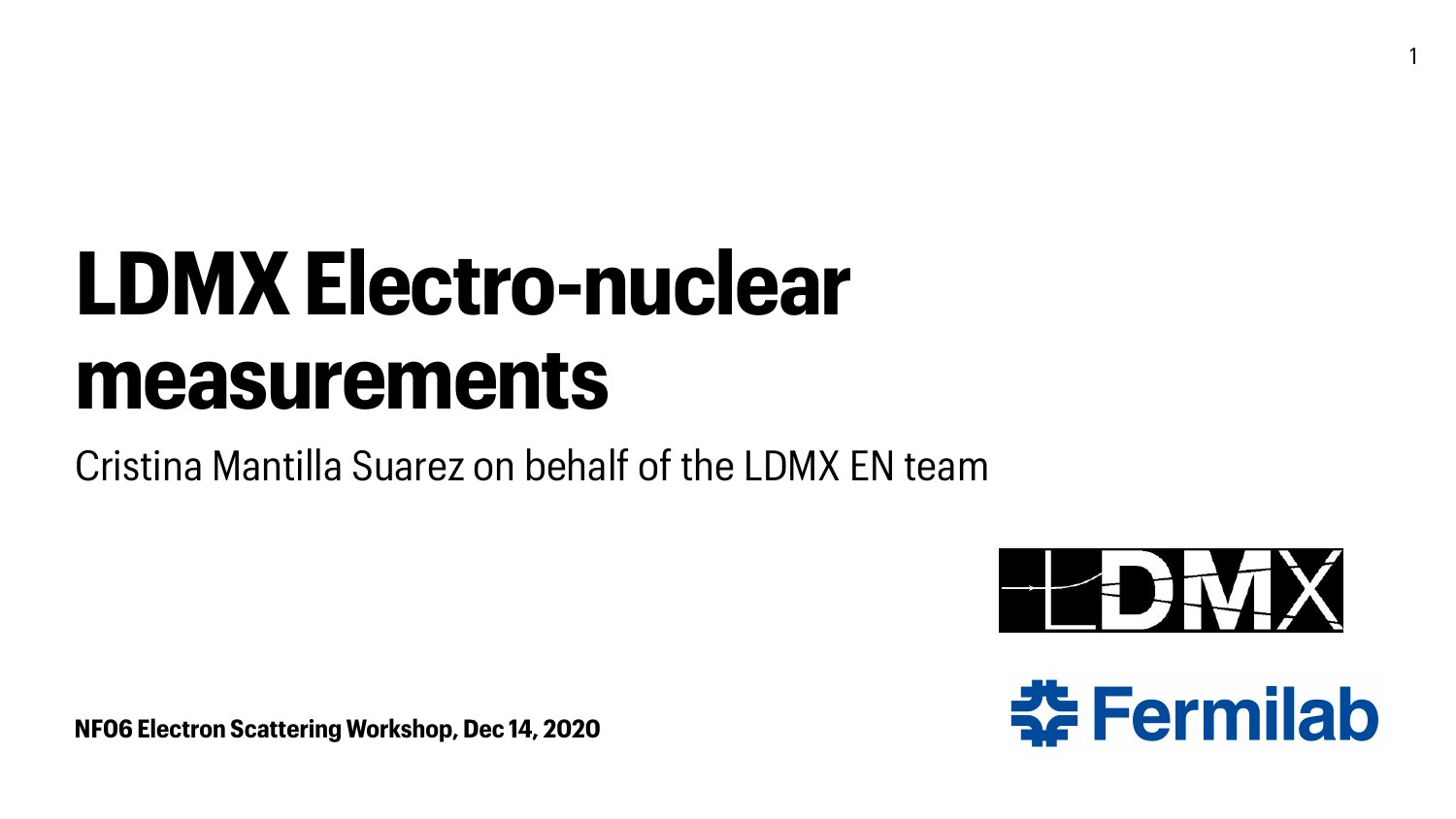# **Electron-nucleon scattering in LDMX**





 $ECAL/HCAL$ 

- The Light Dark Matter Experiment is a proposed sub-GeV DM detection experiment with a high intensity electron beam on a fixed target
- It can measure electron-nucleus scattering as shown in [arXiV:1912.06140](https://arxiv.org/abs/1912.06140)
	- 4 GeV electron beam (possibly 8 GeV)  $e+N \rightarrow e+X$
	- Forward reconstruction: 40° angular acceptance (tracker) + 65° angular acceptance (HCal)
	- PID between pions/protons (dE/dX) for energies < 1 GeV
	- Low-energy threshold for tracks (down to ~60 MeV)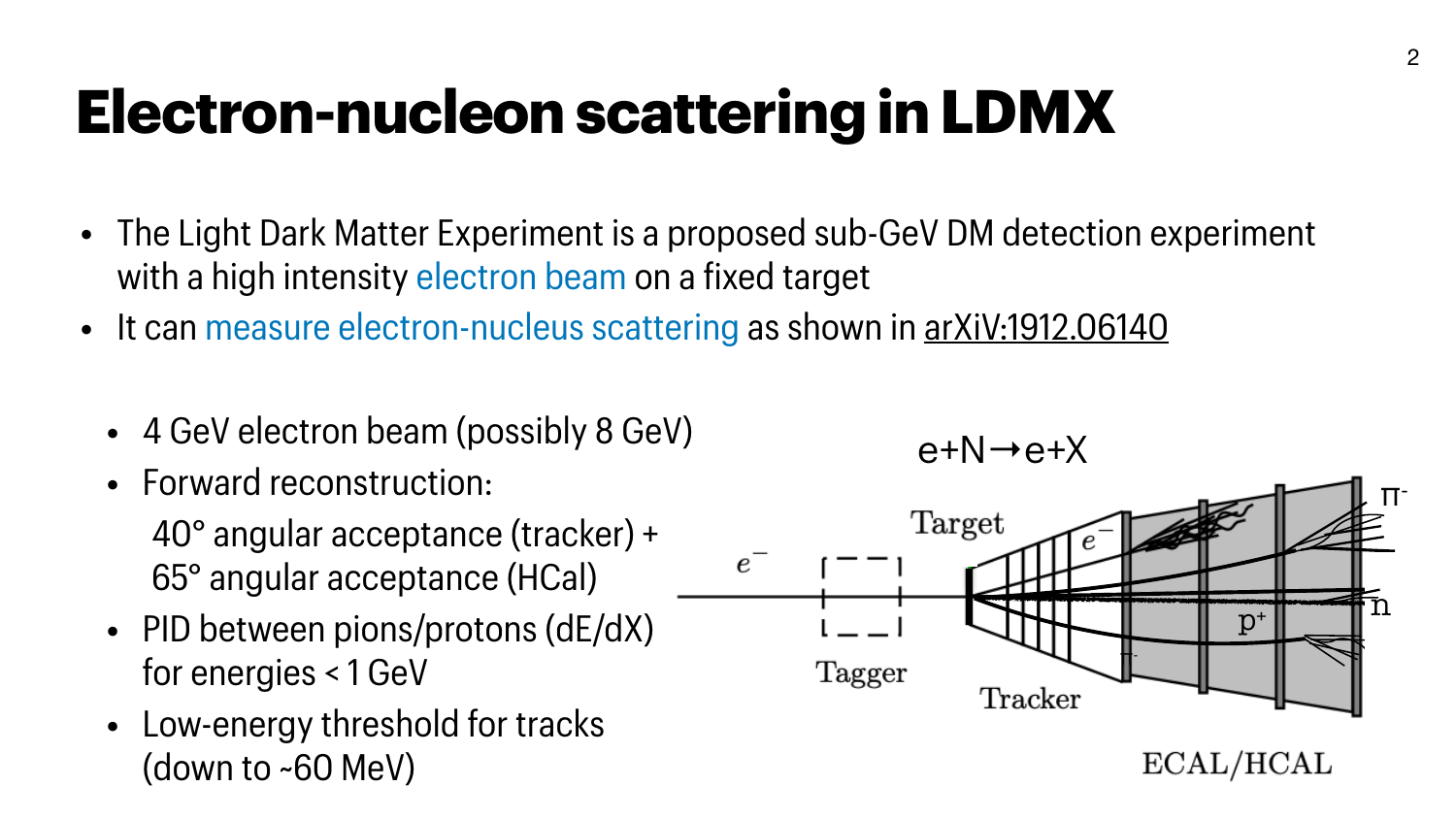

### Inclusive:



### **Measurements proposed** In [arXiV:1912.06140](https://arxiv.org/abs/1912.06140)

• Differential measurements in (θ<sub>recoil-e</sub>, w=Ebeam-Erecoil)



Energy transferred by electron to nucleus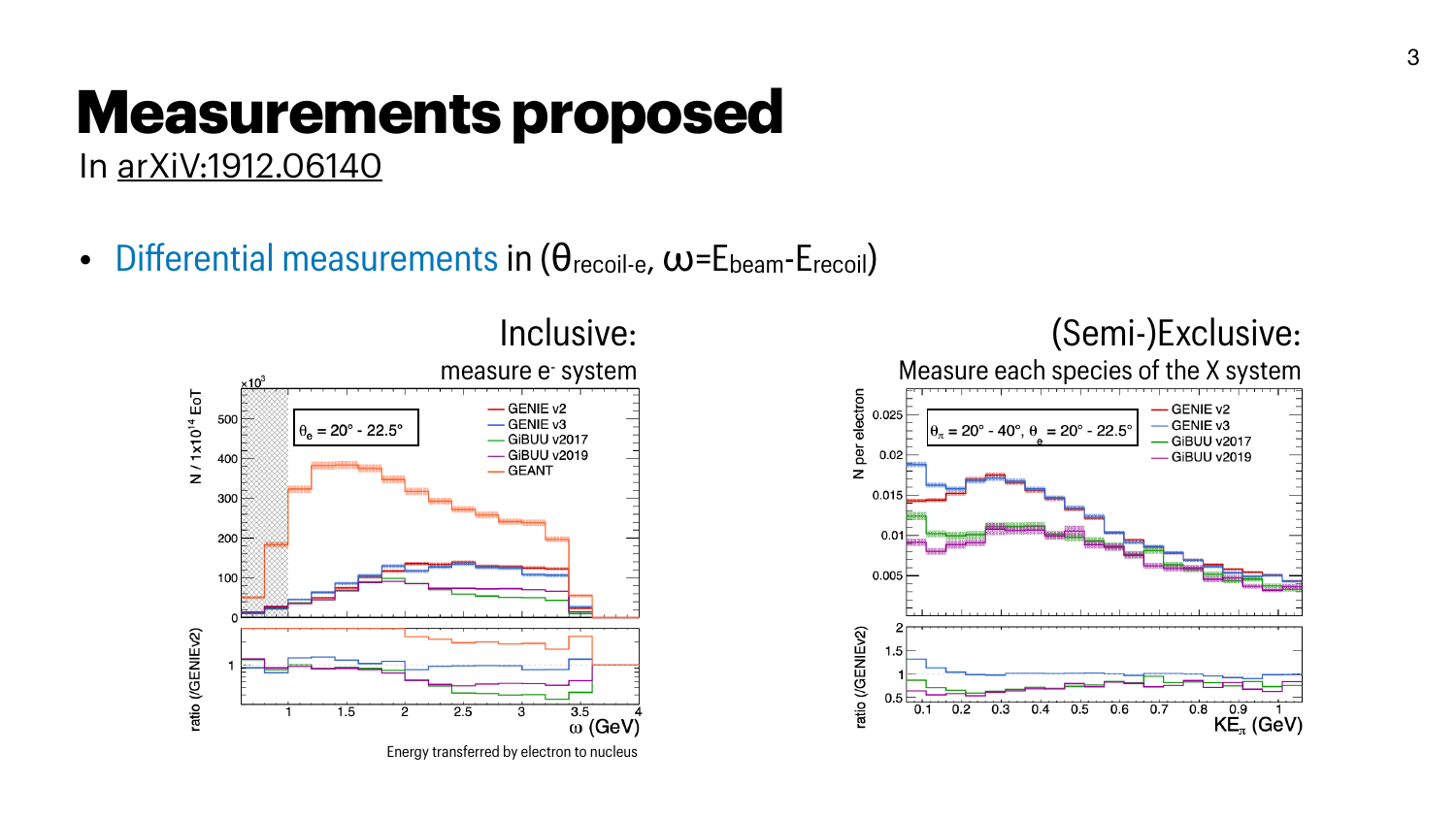## **Possible coverage of LDMX**



1.0  $\Bigg\downarrow$  0.8  $\frac{\widehat{\mathbf{B}}}{\widehat{\mathbf{B}}}$  $\begin{bmatrix}\n 0.6 \\
0.4 \\
0.4\n\end{bmatrix}$  $\overline{R}$  $-0.2\frac{11}{5}$ 





- LDMX sensitivity:
	- $\cdot$   $\theta$ <sub>recoil-e</sub> < 40 $\circ$  and  $\omega$  > 1 GeV, pT recoil-e > 200 MeV
	- Sensitive to DIS region (high Q<sup>2</sup> and high ω - lepton scattering w individual quarks
	- Uses W as target but possibly Ti/Ar
	- Possibly 8 GeV energy beam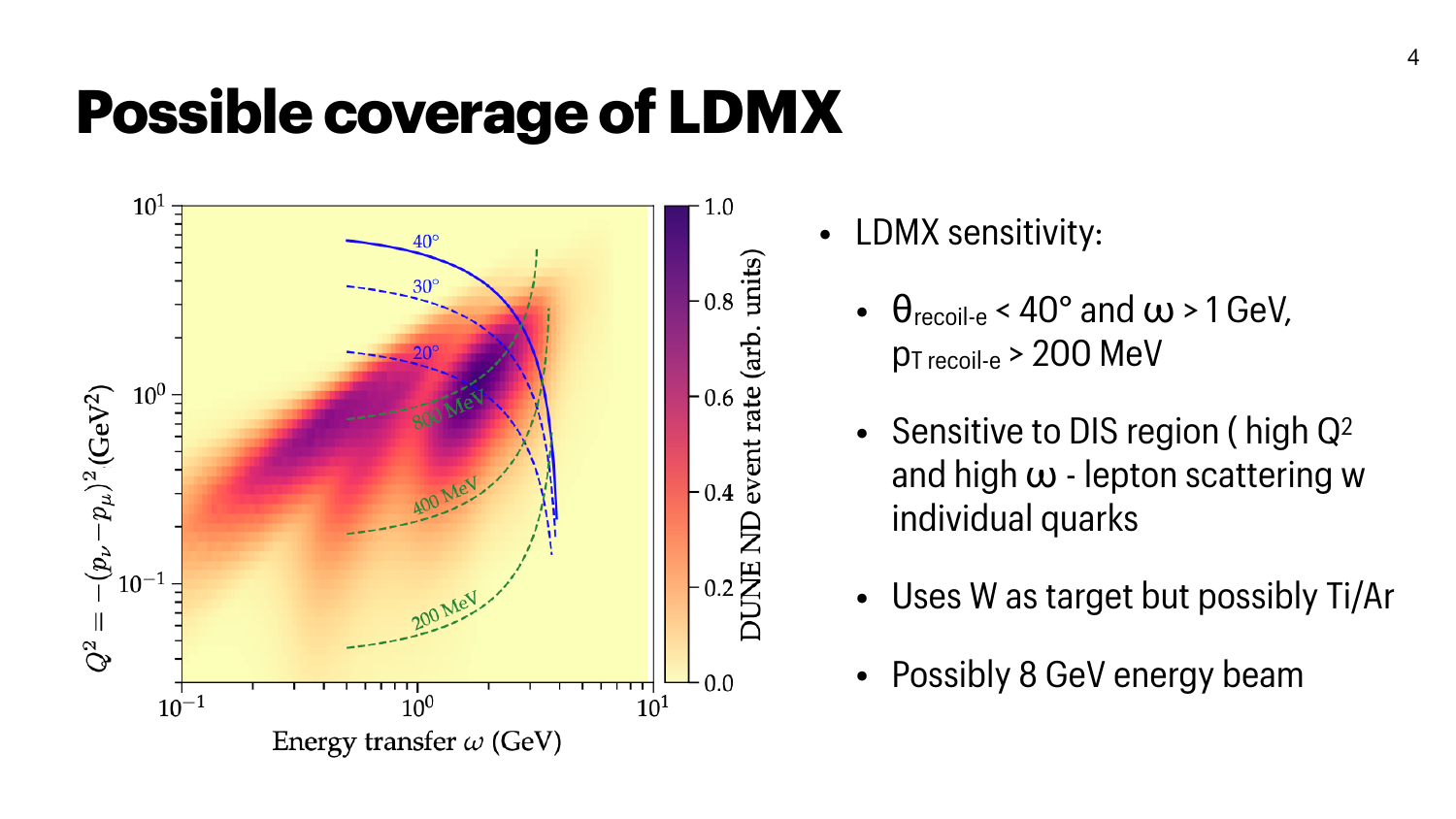# **Big questions for Snowmass**

- How well can we trigger on useful topologies? (high- $p<sub>r</sub>$  electron, total had-E, exclusive states)
	- Estimate: Electron energy resolution  $\sim$  5-10% and p<sub>T</sub> resolution < 10 MeV
	- Requires rates and efficiency studies with Ecal/Hcal trigger algorithms.
- How well can we measure the hadronic system?
	- Estimate: Neutron energy resolution ~ 5%⊕ 40% *E*/*GeV*
	- Requires realistic simulation of HCal and ECal association
	- Requires tracking resolution and PID measurements

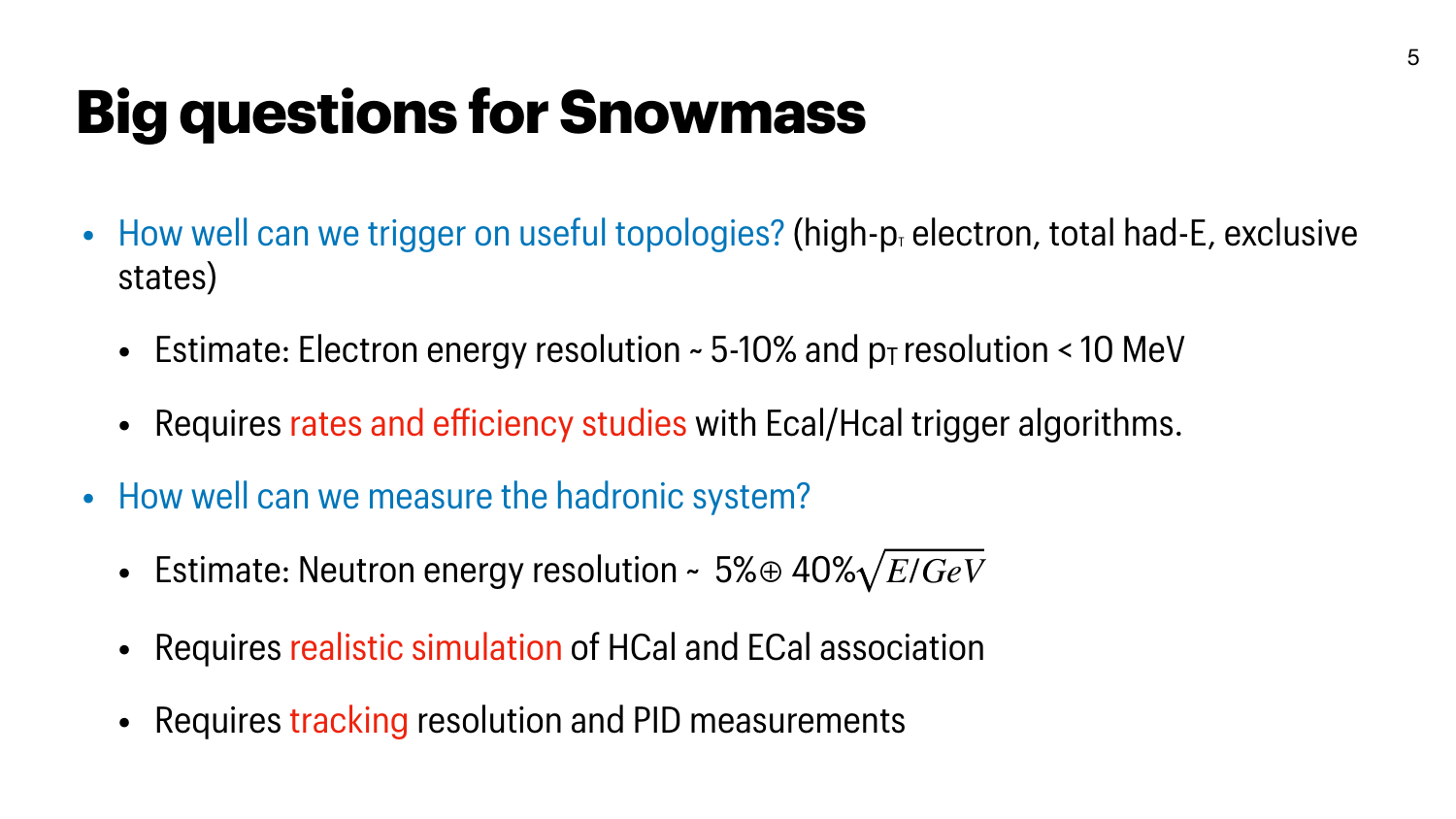# **Neutrino community impact**

- How to be maximally useful to neutrino community?
	- Unfolding cross section measurements:
		- What are the common formats, definitions for comparisons and tunes?
	- Covering all important observables:
		- Now considering:  $\omega$ , E fraction + angle for exclusive
	- Understanding differences in e-/v interactions